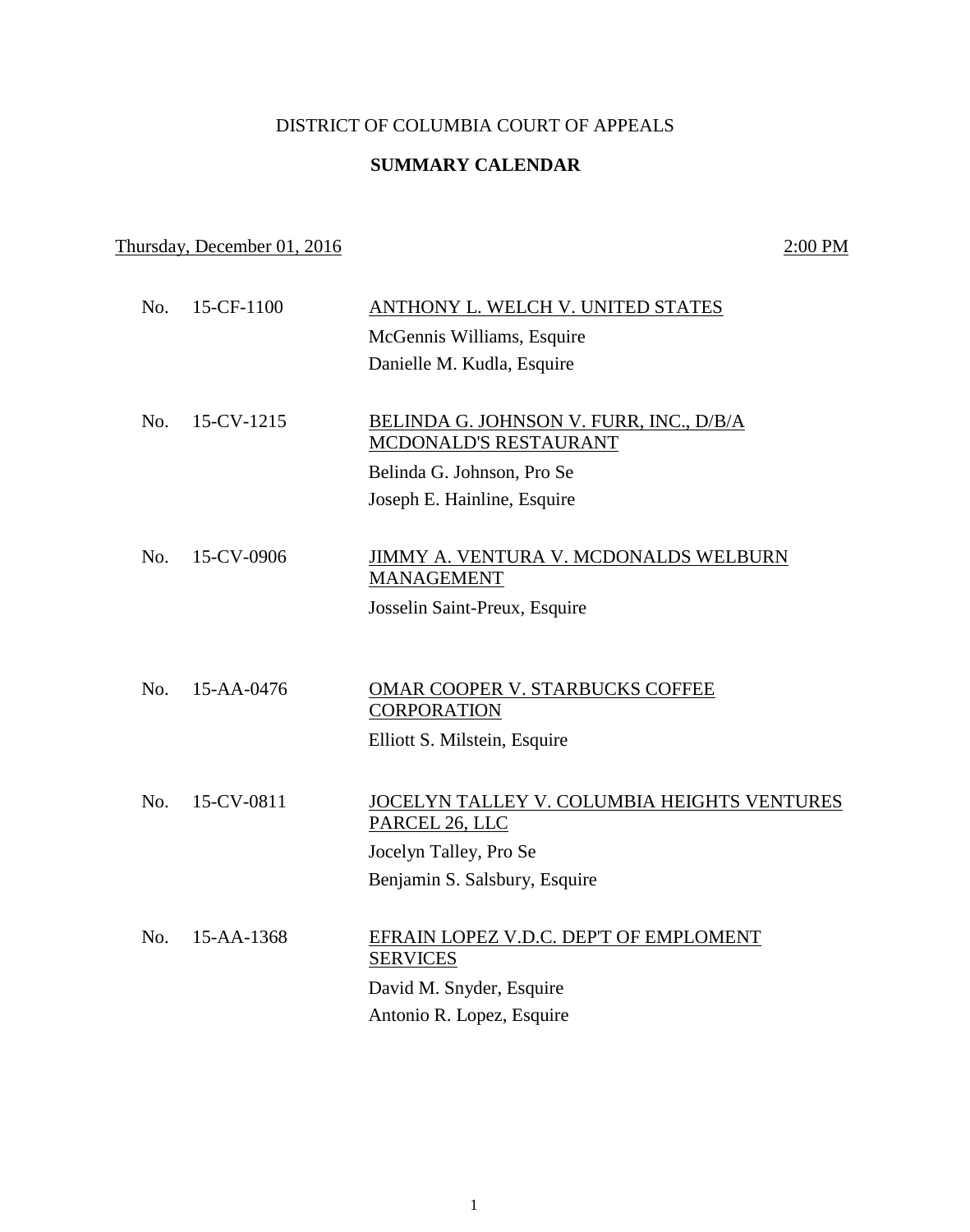### Friday, December 16, 2016 2:00 PM

# No. 14-FM-1483 IN RE: DAVID LUCHIE, APPELLANT Herbert A. Wilfert, Esquire Bianca P. Goodman, Esquire No. 15-CM-0330 JOY WINSLOW V. UNITED STATES No. 15-CM-0617 JAMES BARNES V. UNITED STATES Thomas Hailu, Esquire Regina Michaels, Esquire Janani J. Iyengar, Esquire No. 15-CM-1151 DAVID ROVINSON V. UNITED STATES Ian A. Williams, Esquire Jason Feldman, Esquire No. 15-CO-1283 JOSEPH A. JENKINS V. UNITED STATES Thomas T. Heslep, Esquire Grace B. Richards, Esquire No. 15-CF-0678 WARDELL CROCKETT, JR. V. UNITED STATES Deborah A. Persico, Esquire Kristina L. Ament, Esquire No. 15-CO-1004 DOUGLAS WARDRICK V. UNITED STATES Douglas Wardrick, Pro Se Edward G. Burley, Esquire Tuesday, December 20, 2016 2:00 PM No. 15-AA-0739 MONICA BRAY V. WASHINGTON HOSPITAL CENTER Monica Bray, Pro Se

2